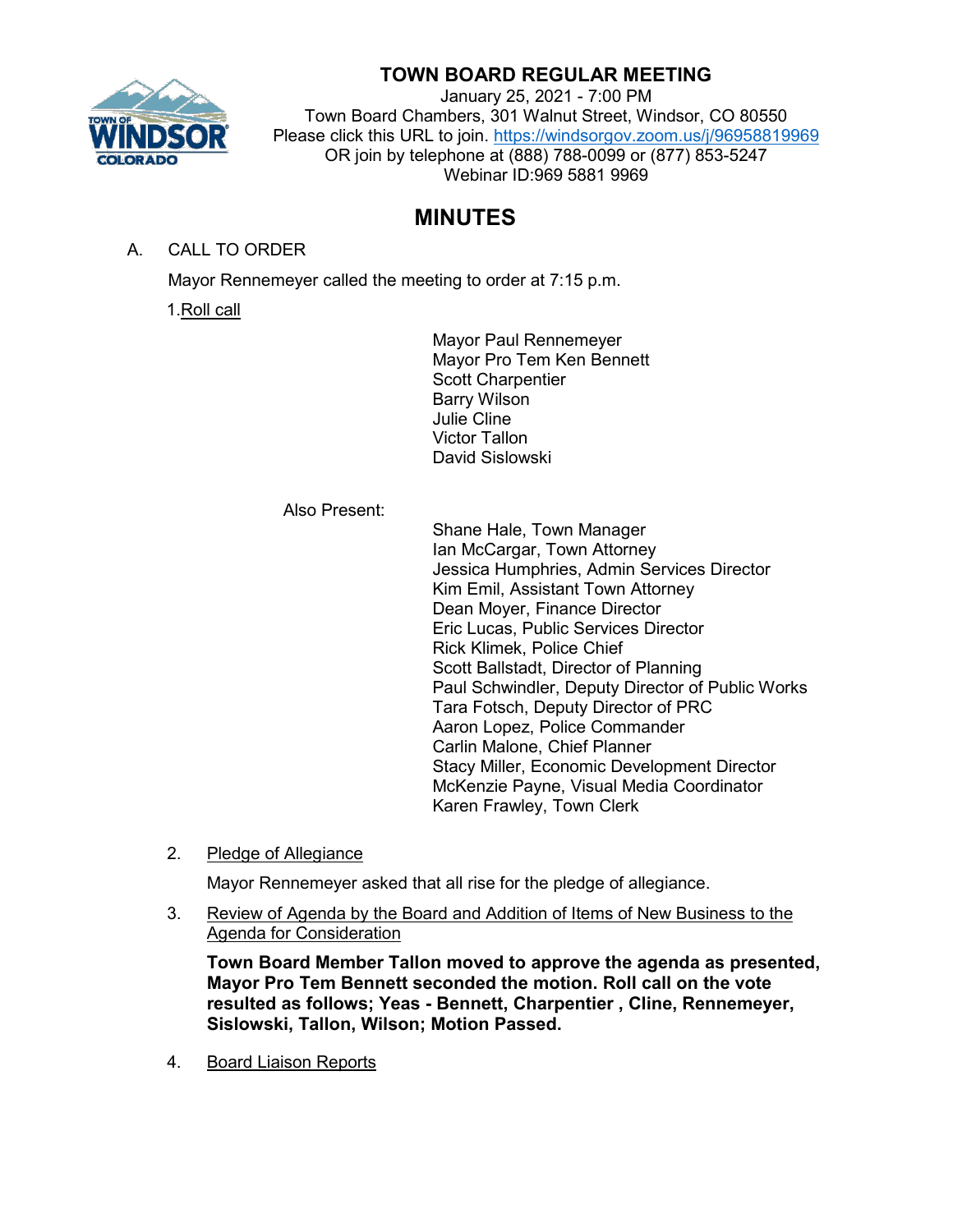• Town Board Member Charpentier - Chamber of Commerce, Clearview Library Board

Town Board Member Charpentier reported that there was another work session with the Library regarding the location of their new building.

Town Board Member Charpentier reported that the Chamber of Commerce will be meeting later in the week. There are currently two hundred sixty seven paying members with seven new members in January alone. Grand openings continue and the Windsor Strong magazine has gone out. The Chamber is also working on forming the Windsor Tourist Commission.

• Town Board Member Wilson - Planning Commission, Larimer County Behavioral Health Policy Council

Town Board Member Wilson reported that there are no updates as neither board has met since the last Board Meeting.

• Mayor Pro Tem Bennett – Water and Sewer Board, 34, and I-25 Coalition's

Mayor Pro Tem Bennett reported that the I25 Coalition will meet next Wednesday evening, the 34 Coalition will meet next Thursday evening.

Mayor Pro Tem Bennett reported that the Water and Sewer Board has reestablished their ad hoc committee which will provide education to the public on various water topics. The Board received an update on the NISP project. The board received information that ninety-one percent of the State is in some stage of drought and snow pack is significantly below average for this time of year. Staff is working on a drought plan and should be coming before the Board quickly.

• Town Board Member Cline – Tree Board, Poudre River Trail Corridor Authority, Historic Preservation Commission

Town Board Member Cline reported that Tree Board will meet tomorrow.

Town Board Member Cline reported that the Historic Preservation Commission met last week and discussed the small amount of money for members of the Historic Preservation Commission to attend a Saving Places virtual conference in February. Staff put together a letter to send to people who might be eligible to have their place listed as a historical site. The Commission also had discussions on outreach and education on the History of Windsor and what programs will happen for 2021.

Town Board Member Cline reported that the Poudre River Trail Corridor Authority will have their meeting on Thursday. The education subcommittee met and discussed about a possible program called cycling without age that would give everyone no matter the age a chance to enjoy the trail.

• Town Board Member Tallon - Parks, Recreation and Culture Advisory Board, Great Western Trail Authority

Town Board Member Tallon reported that there are no updates from either board as there has not been a meeting since the last Board Meeting.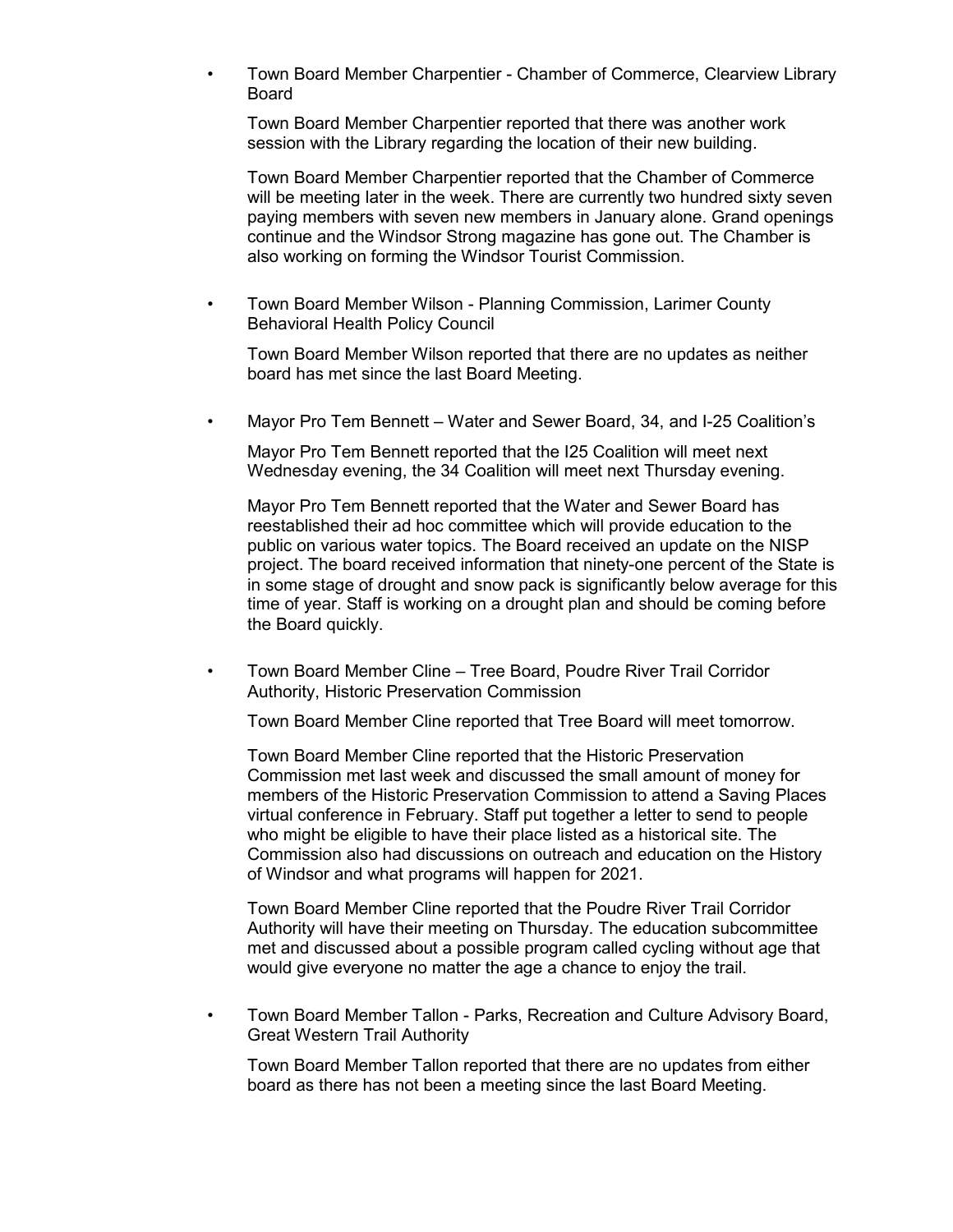• Town Board Member Sislowski - Windsor Housing Authority, Windsor Severance Fire District

Town Board Member Sislowski reported that the Windsor Severance Fire District met on January 14th and had their financials ready to present for December as well as for the end of the year. They are right now on budget, however revenues are a little low because of the bankruptcies in oil and gas. The biggest topic of discussion was whether or not the Fire District should pursue impact fees. The fire district board did approve a formula for the impact fees which will have to be approved by the Windsor and Severance Town Boards.

Town Board Member Sislowski reported that the Housing Authority met on January 19<sup>th</sup> and the biggest discussion was about the presentation provided to the Town Board last week.

• Mayor Rennemeyer - Downtown Development Authority, North Front Range MPO

Mayor Rennemeyer reported that there is no updates on the North Front Range MPO as there has not been a meeting since the last Board Meeting.

Mayor Rennemeyer reported that the Downtown Development Authority has seen quite a bit of movement with the 512 Ash demolition and the reason the building has not come down yet is due to the permits that have to be pulled and the asbestos on the property. There has been a lot of interested parties to the 4th Street property. In February, there will be interviews for the backlot development with the interested parties who want to be considered for the project.

#### 5. Public Invited to be Heard

Mayor Rennemeyer opened the meeting up for public comment, to which there was none.

#### B. CONSENT CALENDAR

- 1. Minutes of the December 14, 2020 Regular Town Board Meeting K. Frawley, Town Clerk
- 2. Minutes of the January 4, 2021 Special Meeting K. Frawley, Town Clerk
- 3. Minutes of the January 11, 2021 Regular Town Board Meeting K. Frawley, Town Clerk
- 4. Report of Bills
- 5. Resolution No. 2021-05 A Resolution Approving the Intergovernmental Agreement with the Town of Johnstown Concerning Use of the Johnstown Police Department Firearm Training Range Interagency agreement between the Windsor and Johnstown Police Departments for access to Johnstown shooting range for training purposes.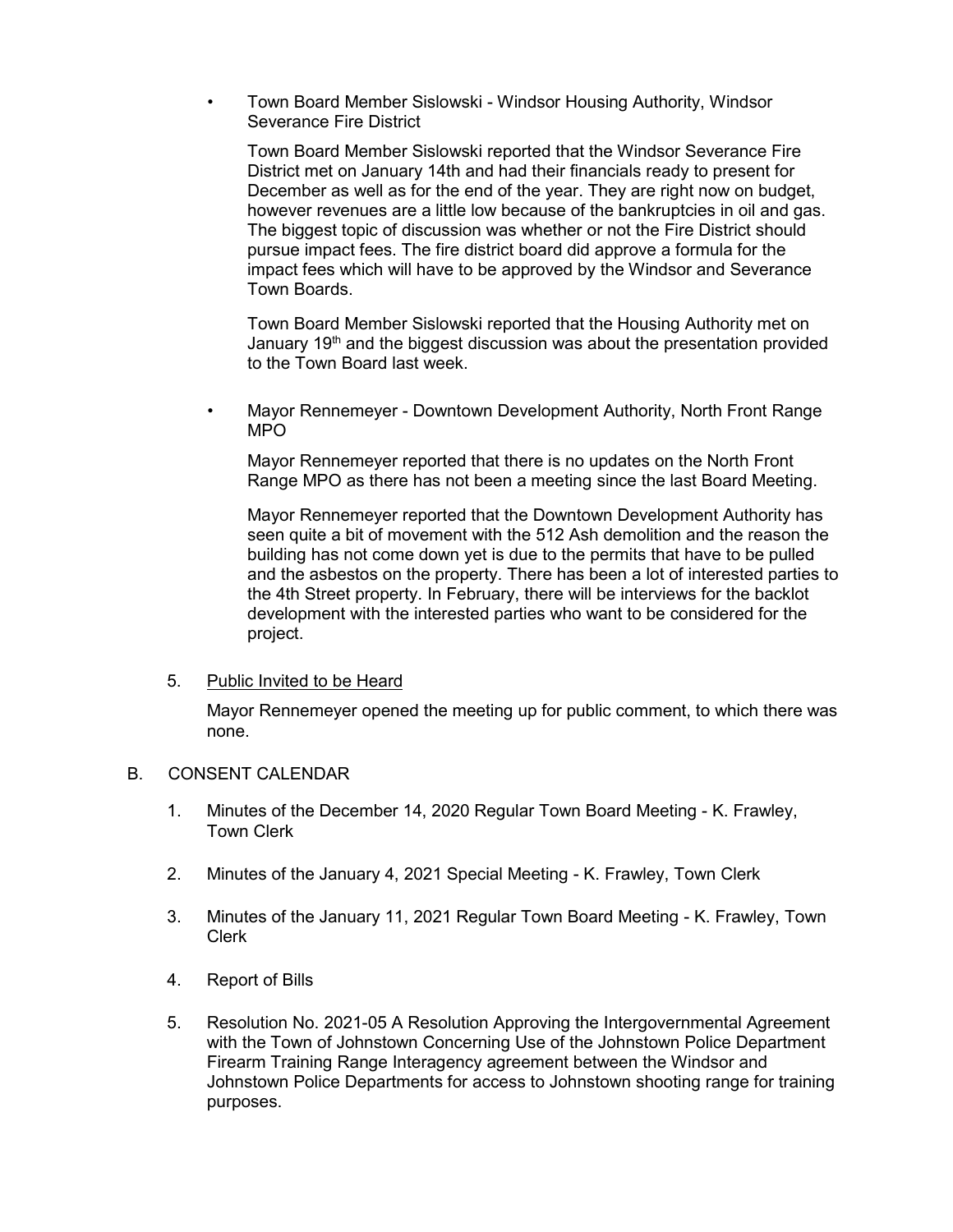**Town Board Member Tallon moved to approve the consent calendar as presented, Town Board Member Wilson seconded the motion. Roll call on the vote resulted as follows; Yeas - Bennett, Charpentier , Cline, Rennemeyer, Sislowski, Tallon, Wilson; Motion Passed.**

- C. BOARD ACTION
	- 1. Great Western Trail Authority IGA

The Town Board agreed to cost share the estimated costs of attorney fees for possible litigation involving the Great Western Trail Authority. The attached IGA defines the terms of each entities participation in the matter, and has been reviewed by legal counsel.

Per Mr. Hale, the maximum commitment from the Town of Windsor would be \$25,000.00 and is accounted for in the 2021 budget.

**Town Board Member Tallon moved to approve the Great Western Trail Authority IGA, Town Board Member Wilson seconded the motion. Roll call on the vote resulted as follows; Yeas - Bennett, Charpentier , Cline, Rennemeyer, Sislowski, Tallon, Wilson; Motion Passed.**

2. A Resolution Approving and Adopting the Addendum for Extension of Term Between the Town of Windsor and Poudre School District with respect to the Payment of Fees In Lieu of Land Dedication

In order to address increased demands on school districts due to residential growth and related student population increases, the Town first entered into intergovernmental agreements (IGAs) regarding land dedication or cash in lieu payments with the three school districts that serve Windsor in 1999 and 2000. Attached to this memo are the original 1999 IGA with Poudre School District (PSD), as well as subsequent updated IGAs. The attached addendum will extend the term of the IGA through November 30, 2029.

Per Mr. Ballstadt, this is a resolution that extends the term of the existing agreement with the Poudre School District through November 30, 2029. The district proposed this amendment and staff has worked with the Town Attorney to make sure it meets all requirements.

**Town Board Member Tallon moved to approve Resolution No. 2021-06, Mayor Pro Tem Bennett seconded the motion. Roll call on the vote resulted as follows; Yeas - Bennett, Charpentier , Cline, Rennemeyer, Sislowski, Tallon, Wilson; Motion Passed.**

3. Ordinance No. 2021-1621 An Ordinance Fixing the Compensation of the Municipal Court Judge and Municipal Court Clerk for the Town of Windsor in Compliance with Sections 13-10-107 and 13-10-108, C.R.S., and Section 2-4-90 of the Windsor Municipal Code

The statutes governing qualified municipal courts of record require that the compensation of the Municipal Judge and Office of the Municipal Court Clerk be set by ordinance. This requirement has also been incorporated into the Town's Municipal Code. The Town Board previously approved the 2021 Annual Budget, where the compensation for the Municipal Judge and Municipal Court Clerk's Office was fixed. Provisions also were made to provide for compensation for the Deputy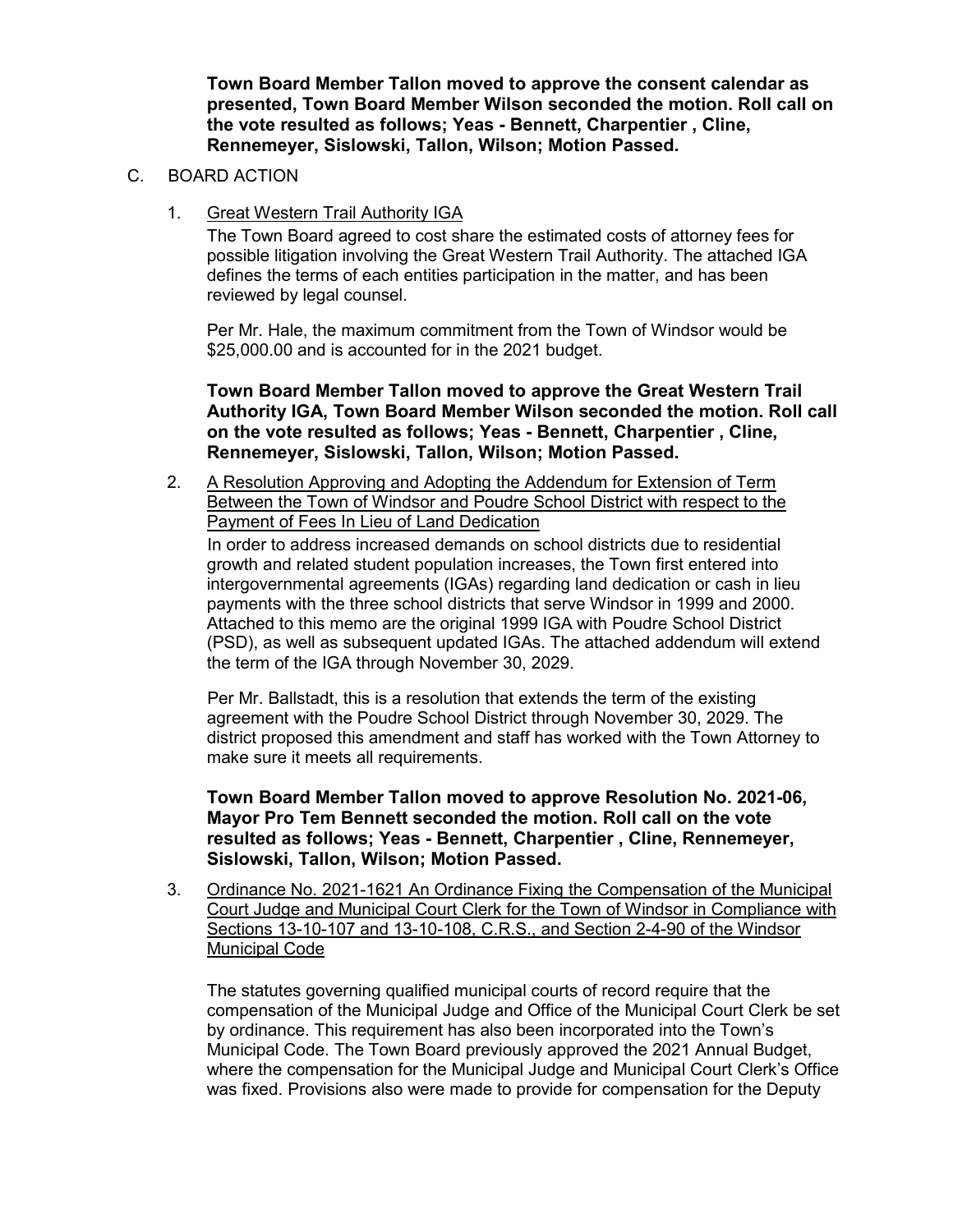Municipal Judge. An Ordinance approving those appropriations is required in order to comply with the requirements of state law and the Municipal Code.

The attached Ordinance Fixing the Compensation of the Municipal Court Judge, Deputy Municipal Judge and Municipal Court Clerk, incorporates the appropriations for these offices from the 2021 Annual Budget, thus satisfying the requirements of law.

Mayor Rennemeyer opened the meeting up for public comment, to which there was none.

Per Ms. Emil, there have been no changes to the ordinance since the first reading.

**Mayor Pro Tem Bennett moved to approved Ordinance No. 2021-1621, Town Board Member Wilson seconded the motion. Roll call on the vote resulted as follows; Yeas - Bennett, Charpentier , Cline, Rennemeyer, Sislowski, Tallon, Wilson; Motion Passed.**

4. Resolution No. 2021-07, A Resolution of the Windsor Town Board in Favor of the Efforts of the Windsor Housing Authority in Seeking Financial Support from the Colorado Housing and Finance Authority with Respect to a Senior Housing Project Proposed for a Location Within the Town of Windsor, Colorado, and Specifying the Financial Support Available in Conjunction Therewith

The Town Board approved a fee waiver of approximately \$651,000 in November, 2019 for the construction of the Golden Meadows Project. The original resolution has expired, and the Housing Authority has expressed that they need this fee waiver/new Resolution approved in order to make the deal feasible, as they have maxed out their debt capacity of the project through the bank mortgage that will be in place.

Per Mr. Hale, this waiver was not accounted for in the 2021 budget as most of the Town's fees being requested to be waived are impact fees or enterprise funds and they must be backfilled from the general fund. In discussing this with the Finance Director, it is staff's recommendation that these fee waivers would be attributed to the other agency funding line item in the Mayor and Town Board budget and staff can make a supplemental appropriation if and when this happens to the appropriate line item. The Town does have ample funds to cover this waiver.

**Town Board Member Wilson moved to approve Resolution No. 2021-07, Mayor Pro Tem Bennett seconded the motion. Roll call on the vote resulted as follows; Yeas - Bennett, Charpentier , Cline, Rennemeyer, Tallon, Wilson; Nays - Sislowski; Motion Passed.**

## D. COMMUNICATIONS

- 1. Communications from Town Attorney
- 2. Communications from Town Staff

Per Mr. Moyer, hoped to have the December financial report for this meeting but due to staff shortage since Thanksgiving the report is not ready. The report should be ready the first meeting in February.

a.Windsor Police Department December 2020 Statistical Report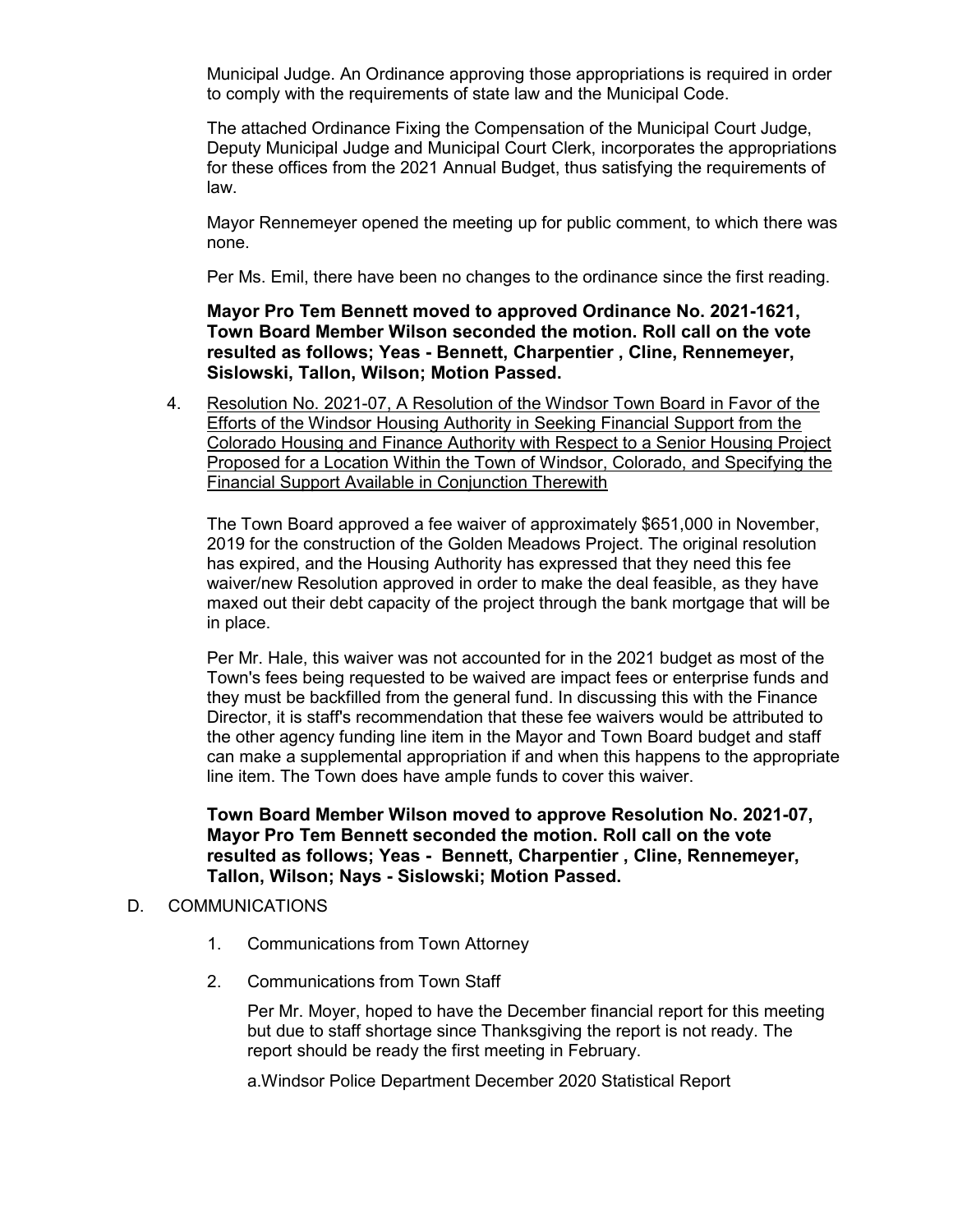3. Communications from Town Manager

Per Mr. Hale, the 5 Star program has been launched and staff conducted the first pre-inspection today. It has been sent to the Administrative Committee for review and approval. Senate Bill 1 which includes grant money has seen seventeen applicants and staff are still working with those businesses to make sure full applications are submitted.

4. Communications from Town Board

### E. EXECUTIVE SESSION

- 1. An Executive Session Pursuant to C.R.S. § 24-6-402 (4)(b) to Confer with the Town Attorney for the Purposes of Receiving Legal Advice on Specific Legal Questions Concerning Diamond Valley Property - I. McCargar, Town Attorney
- 2. An Executive Session Pursuant to C.R.S. § 24-6-402 (4)(e)(I) for the Purpose of Determining Positions Relative to Matters that may be Subject to Negotiations; Developing Strategy for Negotiations; and Instructing Negotiators with Respect to Diamond Valley Property - S. Hale, Town Manager; I. McCargar, Town Attorney

**Town Board Member Sislowski moved to enter into an Executive Session pursuant to Colorado Revised Statutes 24-6-402(4)(b) to confer with the Town Attorney for the purposes of receiving legal advice on specific legal questions concerning Diamond Valley property, and enter into an Executive Session pursuant to Colorado Revised Statutes 24-6-402(4)(e)(I) for the purpose of determining positions relative to matters that may be subject to negotiations; developing strategy for negotiations; and instructing negotiators with respect to Diamond Valley property, Town Board Member Tallon seconded the motion. Roll call on the vote resulted as follows; Yeas - Bennett, Charpentier , Cline, Rennemeyer, Sislowski, Tallon, Wilson; Motion Passed.**

Upon a motion duly made, the Town Board entered into an Executive Session at 7:56 p.m.

Upon a motion duly made, the Town Board returned to the Regular Meeting at 8:41 p.m.

The Executive Session was closed and the Town Board returned to the Regular Meeting.

Upon returning to the Regular Meeting, Mayor Rennemeyer advised that if any participants in the Executive Session believed the session contained any substantial discussion of any matters not included in the motion to convene the Executive Session, or believed any improper action occurred during the Session in violation of the Open Meetings Law; such concerns should now be stated. Hearing none, the Regular Meeting resumed at 8:41 p.m.

### F. ADJOURN

**Town Board Member Charpentier moved to adjourn, Mayor Pro Tem Bennett seconded the motion. Roll call on the vote resulted as follows;**